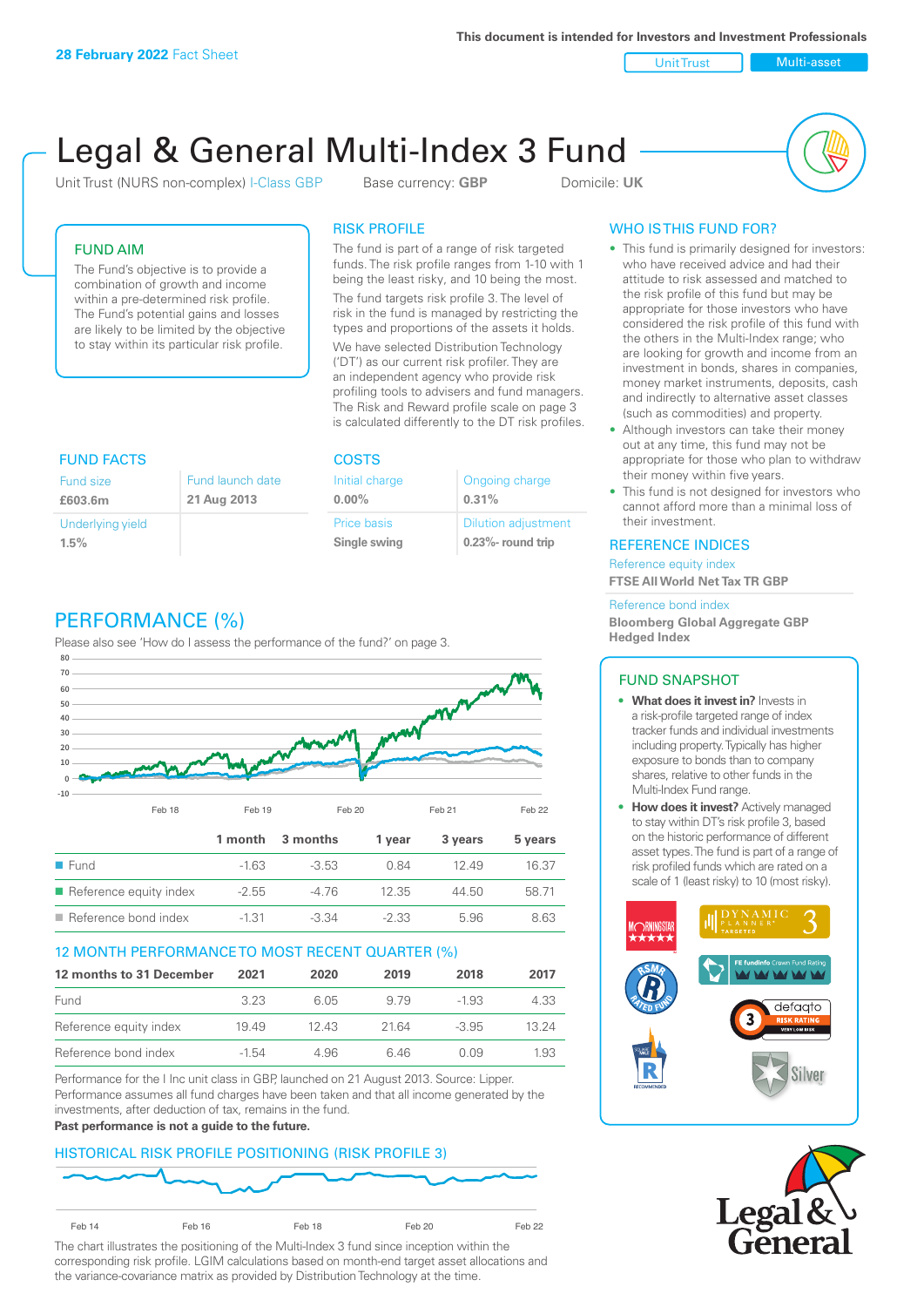# Legal & General Multi-Index 3 Fund

Unit Trust (NURS non-complex) I-Class GBP

# PORTFOLIO BREAKDOWN

All data source LGIM unless otherwise stated. Totals may not sum due to rounding.



![](_page_1_Picture_6.jpeg)

#### FUND MANAGERS

The fund managers have responsibility for managing the multi-index fund range. They are part of the Multi-Asset Funds (MAF) team in LGIM. This team focuses on designing and managing multi-asset funds that are tailored to match the specific objectives of various client types. The team sits within a wider Asset Allocation team which combines both depth of experience with a broad range of expertise from different fields, including fund management, investment consulting and risk management roles.

# TOP 10 HOLDINGS (%)

| Cash                                   | 14.5 |
|----------------------------------------|------|
| L&G All Stocks Gilt Index Trust        | 13.5 |
| L&G Sterling Corporate Bond Index Fund | 8.5  |
| <b>LGIM Global Corporate Bond Fund</b> | 7.0  |
| L&G UK Index Trust                     | 5.0  |
| L&G Japan Index Trust                  | 3.5  |
| L&G US Index Trust                     | 3.3  |
| Gilt 10yr                              | 3.0  |
| L&G Global Infrastructure Index Fund   | 2.8  |
| L&G Global Emerging Markets Index Fund | 2.5  |